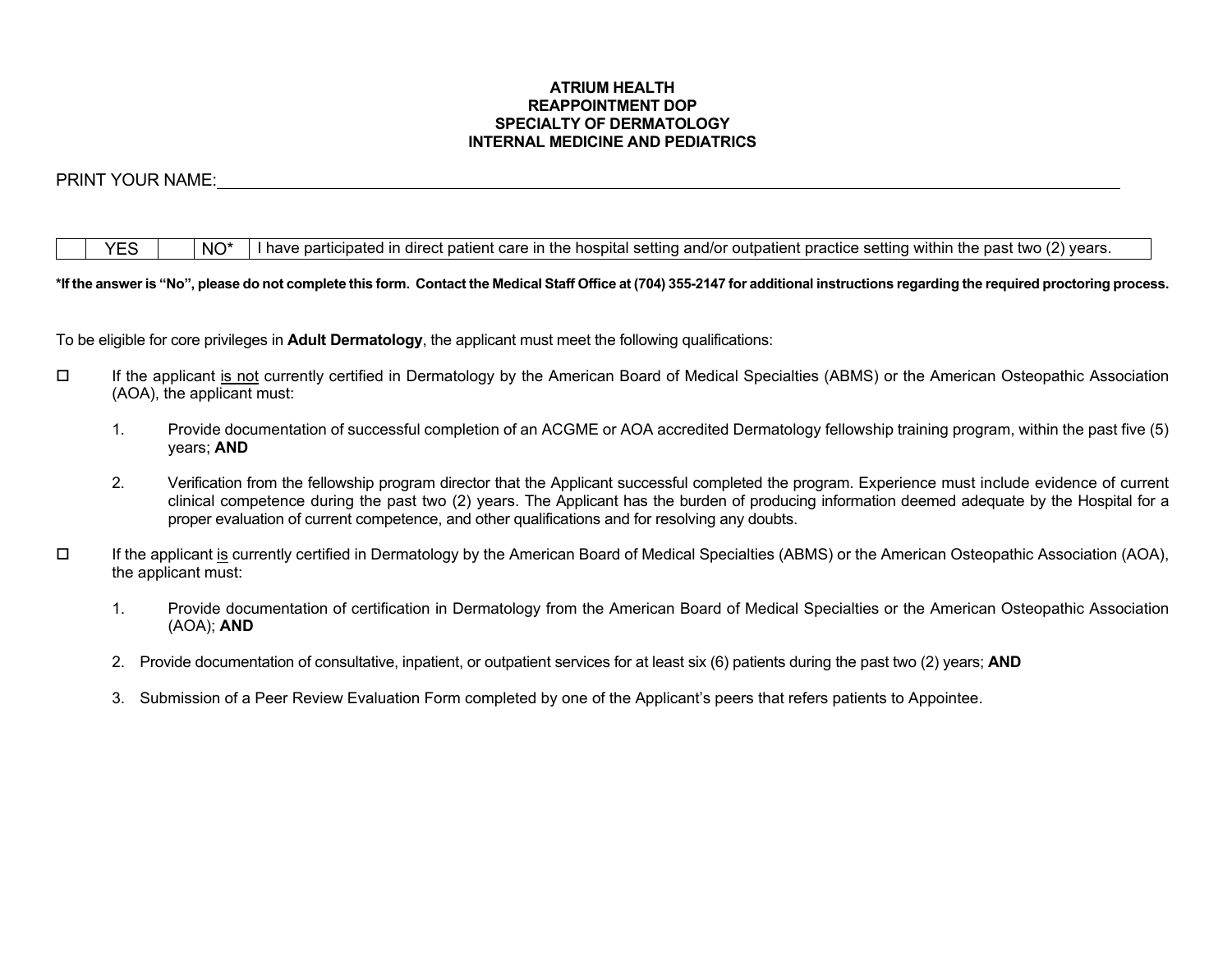NOTE 1: Physicians must apply for "CORE" privileges in order to be eligible for clinical privileges in the specialty of Dermatology at any facility within Atrium Health.

NOTE 2: "CORE" privileges cannot be amended or altered in any way.

NOTE 3: Please note that the exercise of certain privileges enumerated herein is necessarily limited by the operational, and resource constraints of the facility. All procedures must be performed within a clinical setting with the capabilities and organizational structure required to provide appropriate support.

Please check appropriate blocks when applying for privileges:

| <b>CMC</b> | <b>PVL</b> | <b>UNV</b> | CR  | LIN | <b>CAB</b> | <b>UNN</b> | <b>STN</b> | <b>ANS</b> | <b>CLE</b> |        | ADULT DERMATOLOGY CORE PRIVILEGES                                                                                                                                                                                                                                                                                                                                                              |
|------------|------------|------------|-----|-----|------------|------------|------------|------------|------------|--------|------------------------------------------------------------------------------------------------------------------------------------------------------------------------------------------------------------------------------------------------------------------------------------------------------------------------------------------------------------------------------------------------|
|            |            |            | N/A |     |            |            |            |            |            | CDRM-1 | Privileges to<br>provide comprehensive<br>examination,<br>consultation, diagnosis and treat patients of all ages, except<br>as specifically excluded from practice, with benign and<br>malignant disorders of the integumentary system (epidermis,<br>dermis, subcutaneous tissue, hair, nails, mouth, external<br>genitalia and cutaneous glands) as well as sexually<br>transmitted diseases |

Adult Dermatology Core Privileges include but are not limited to treatment of: skin cancers, melanomas, moles, and other tumors of the skin, the management of contact dermatitis and other allergic and nonallergic skin disorders, and management of disorders of the skin such as hair loss and scars and the skin changes associated with aging, including consultation and the performance of simple excision and repair, skin and nail biopsy, scalp surgery, skin grafting, sclerotherapy, electrosurgery, collagen injections, cryosurgery, dermabrasion and patch tests.

### **CDRM-1 MAINTENANCE CRITERIA FOR CONTINUED PRIVILEGES:**

- 1. In order to be eligible for reappointment the Appointee shall demonstrate current clinical competence by providing documentation of three (3) inpatient or outpatient consultations within the most recent two (2) years; **AND**
- 2. Submission of a Peer Review Evaluation Form completed by one of the Appointee's peers that refers patients to Appointee.

| <b>CMC</b> | <b>PVL</b> | <b>UNV</b> | <b>CR</b> | LIN | <b>CAB</b> | <b>UNN</b> | <b>STN</b> | <b>ANS</b> | <b>CLE</b> |        | <b>CORE DERMATOLOGY PRIVILEGES - REHABILITATION</b><br><b>HOSPITAL SETTING ONLY</b>                                                                                                                                                                                                                                                                     |
|------------|------------|------------|-----------|-----|------------|------------|------------|------------|------------|--------|---------------------------------------------------------------------------------------------------------------------------------------------------------------------------------------------------------------------------------------------------------------------------------------------------------------------------------------------------------|
| N/A        | N/A        | N/A        |           | N/A | N/A        | N/A        | N/A        | N/A        | N/A        | CDRM-3 | <b>Privileges</b><br>include evaluation,<br>diagnosis,<br>assessment,<br>consultation and management, and procedures approve for<br>performance within the acute rehabilitation setting, to patients<br>with physical and/or cognitive impairments and disability, in<br>conjunction with the comprehensive rehabilitation goals and<br>treatment plan. |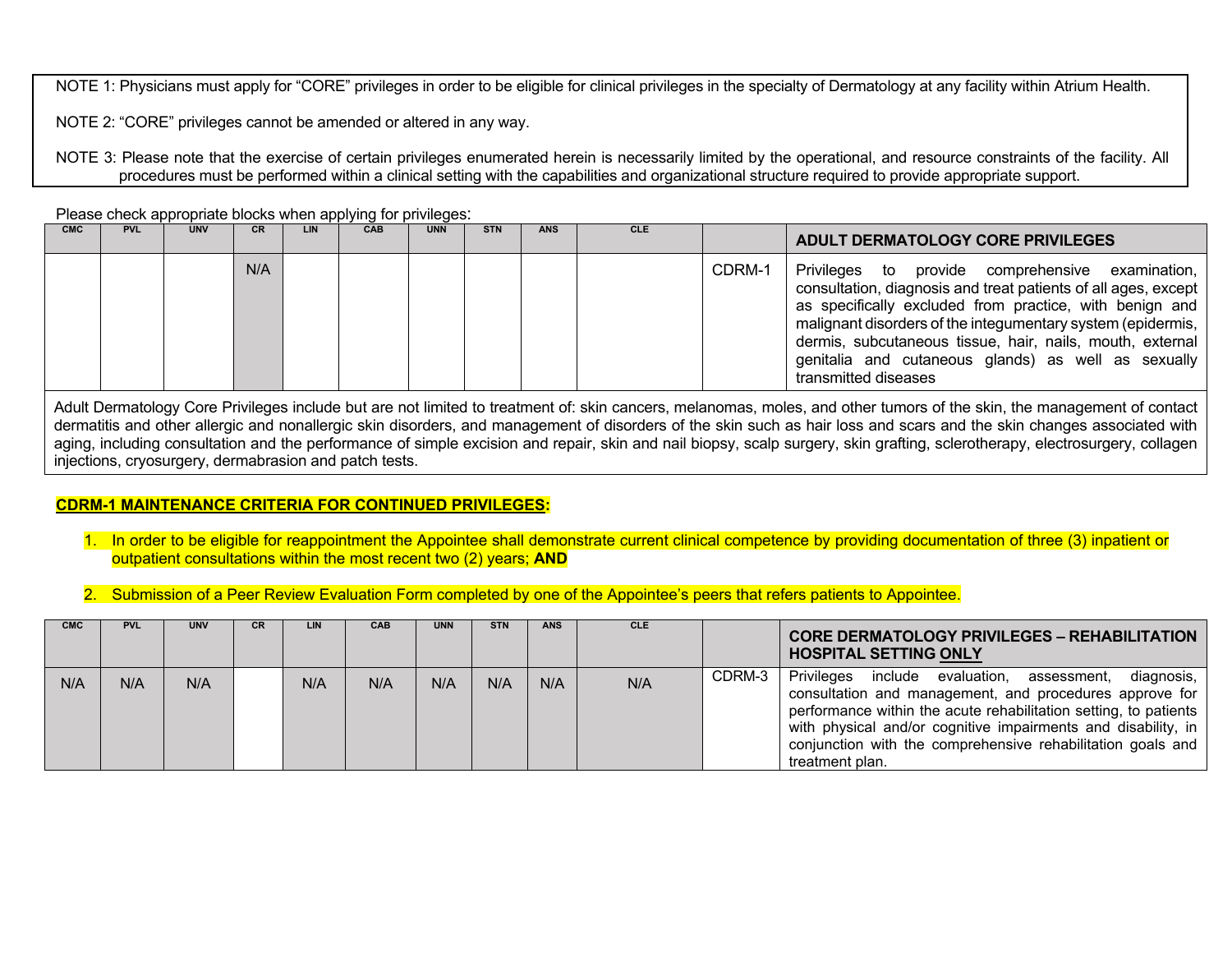To be eligible for core privileges in **Pediatric Dermatology**, the applicant must meet the following qualifications:

- If the applicant is not currently certified in Pediatric Dermatology by the American Board of Medical Specialties (ABMS) or the American Osteopathic Association (AOA), the applicant must:
	- 1. Provide documentation of successful completion of an ACGME or AOA accredited Pediatric Dermatology fellowship training program, within the past five (5) years; **AND**
	- 2. Verification from the fellowship program director that the Applicant successful completed the program. Experience must include evidence of current clinical competence during the past two (2) years. The Applicant has the burden of producing information deemed adequate by the Hospital for a proper evaluation of current competence, and other qualifications and for resolving any doubts.
- $\Box$  If the applicant is currently certified in Pediatric Dermatology by the American Board of Medical Specialties (ABMS) or the American Osteopathic Association (AOA), the applicant must:
	- 1. Provide documentation of certification in Pediatric Dermatology from the American Board of Medical Specialties or the American Osteopathic Association (AOA); **AND**
	- 2. Provide documentation of consultative, inpatient, or outpatient services for at least six (6) patients during the past two (2) years; **AND**
	- 3. Submission of a Peer Review Evaluation Form completed by one of the Applicant's peers that refers patients to Appointee.
- $\square$  Atrium Health Kings Mountain applicants may be eligible for Core Dermatology privileges by meeting the following qualifications:
	- 1. Provide documentation of consultative, inpatient, or outpatient services for at least six (6) patients during the past two (2) years; **AND**
	- 2. Submission of a Peer Review Evaluation Form completed by one of the Applicant's peers that refers patients to Appointee.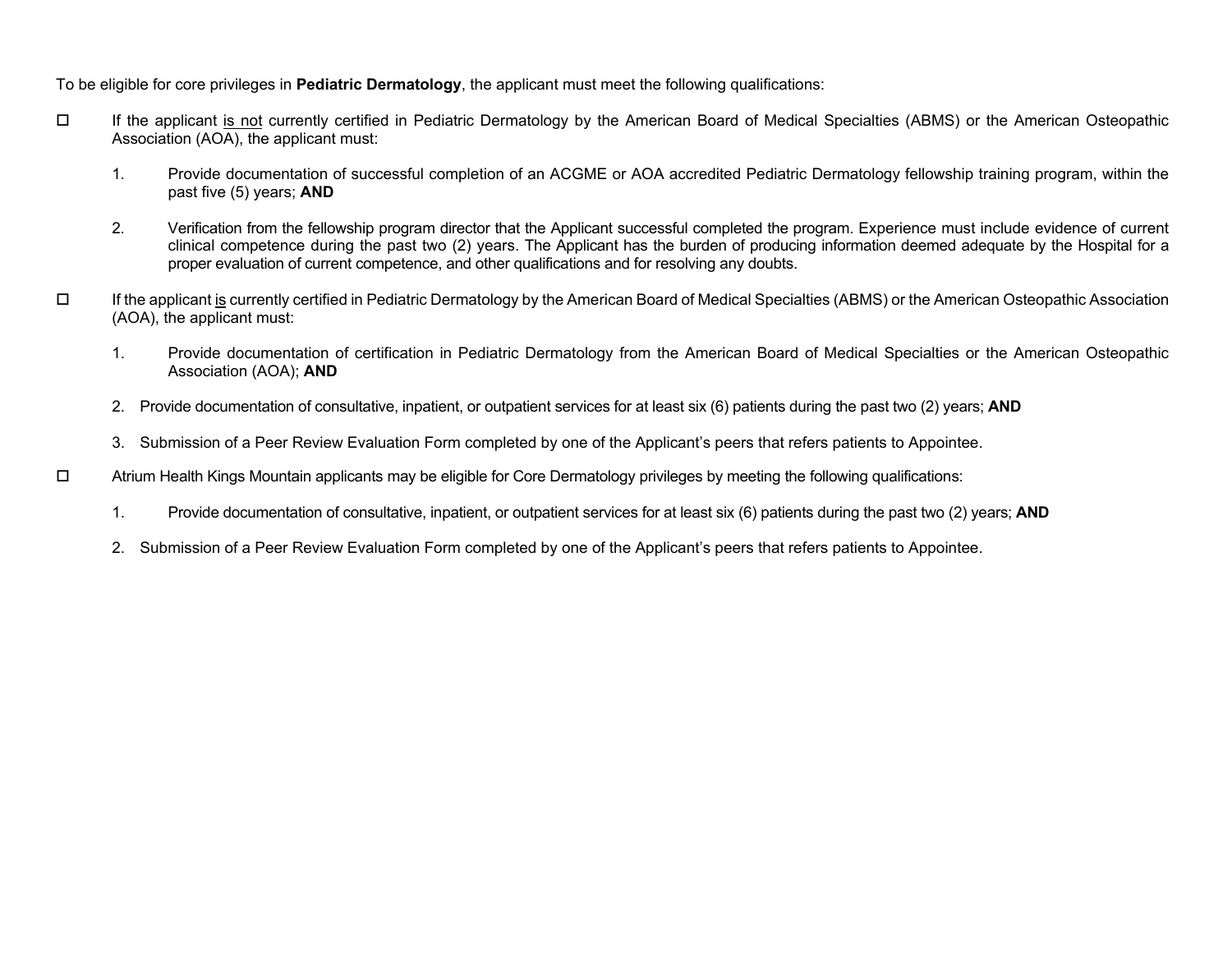Please check appropriate blocks when applying for privileges:

| <b>CMC</b> | <b>PVL</b> | <b>UNV</b> | <b>CR</b> | LIN | <b>CAB</b> | <b>UNN</b> | <b>STN</b> | <b>ANS</b> | <b>CLE</b> |        | PEDIATRIC DERMATOLOGY CORE PRIVILEGES                                                                                                                                                                                                                                                                                                 |
|------------|------------|------------|-----------|-----|------------|------------|------------|------------|------------|--------|---------------------------------------------------------------------------------------------------------------------------------------------------------------------------------------------------------------------------------------------------------------------------------------------------------------------------------------|
|            |            |            | N/A       |     |            |            |            |            |            | CDRM-2 | Privileges to<br>provide<br>examination,<br>comprehensive<br>consultation, and diagnosis for patients from birth to young<br>adulthood with atopic dermatitis, psoriasis, blistering<br>disorders, and infectious diseases, as well as to medically<br>complicated patients with cutaneous manifestations of<br>multisystem diseases. |

Pediatric Dermatology Core Privileges include interpretation of specially prepared tissue sections, cellular scrapings, and smears of skin lesions by means of routine and special (electron and fluorescent) microscopes.

### **CDRM-2 MAINTENANCE CRITERIA FOR CONTINUED PRIVILEGES:**

- 1. In order to be eligible for reappointment the Appointee shall demonstrate current clinical competence by providing documentation of three (3) inpatient or outpatient consultations within the most recent two (2) years; **AND**
- 2. Submission of a Peer Review Evaluation Form completed by one of the Appointee's peers that refers patients to Appointee.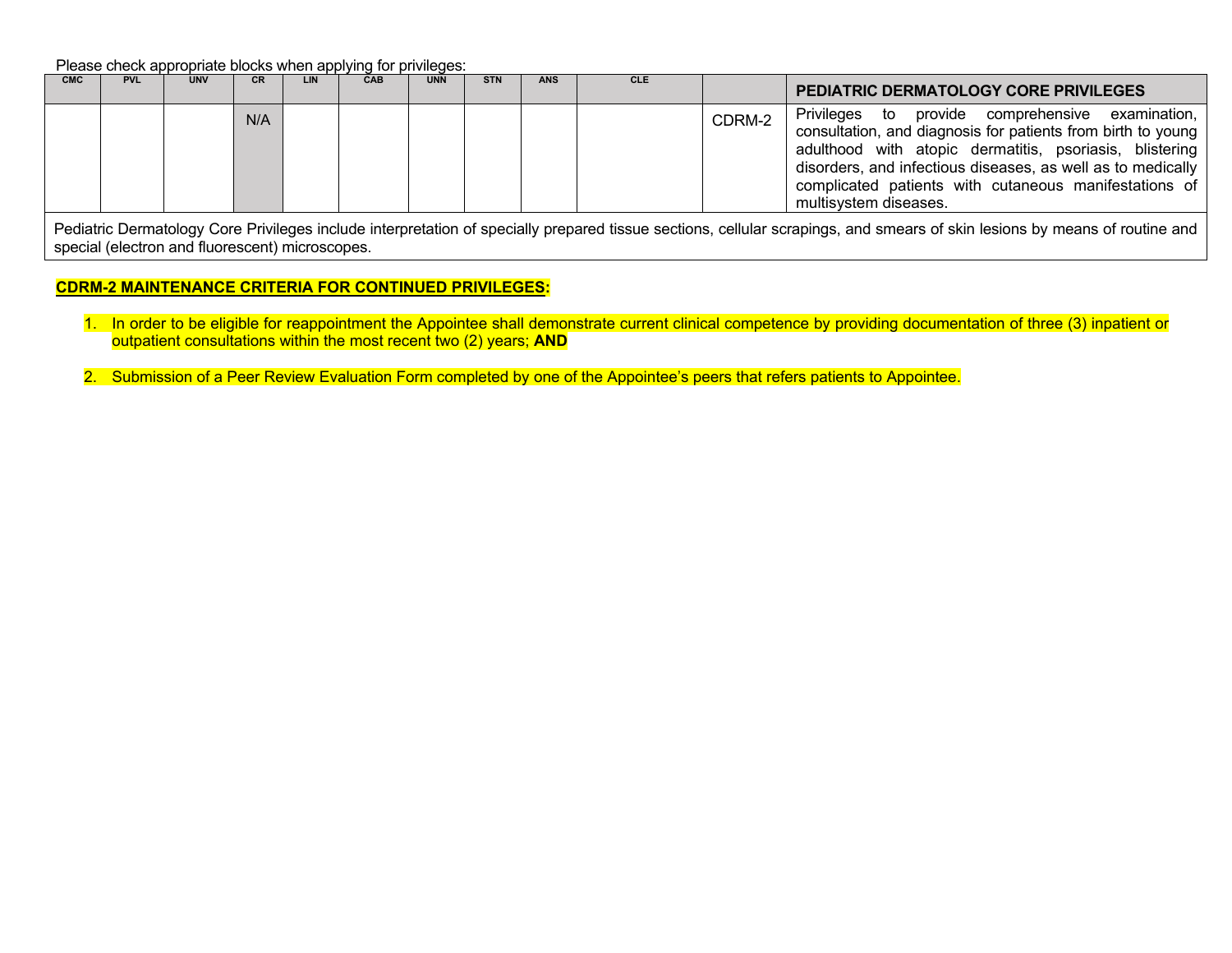| <b>CMC</b> | <b>PVL</b> | <b>UNV</b> | CR  | LIN <sub>1</sub> | <b>CAB</b> | <b>UNN</b> | <b>STN</b> | ANS | <b>CLE</b> | DERMATOLOGY SPECIAL PRIVILEGES<br>Must apply for and maintain Adult Dermatology Core<br>Privileges (CDRM-1) or Pediatric Dermatology Core Privileges<br>$(DDRM-2)$ | <b>Minimum</b><br><b>Number</b><br>Required  | <b>Number</b><br>Performed<br><b>Within The</b><br>Past 2<br>Years | Location |  |
|------------|------------|------------|-----|------------------|------------|------------|------------|-----|------------|--------------------------------------------------------------------------------------------------------------------------------------------------------------------|----------------------------------------------|--------------------------------------------------------------------|----------|--|
|            |            |            | N/A | N/A              | N/A        | N/A        | N/A        | N/A | N/A        | CDRM-4                                                                                                                                                             | <b>Extracorporeal Photopheresis</b><br>(ECP) |                                                                    |          |  |

### **Maintenance Criteria for Continued Privileges:**

The Physician must perform a minimum of two (2) procedures over the past two (2) years based on acceptable results of ongoing professional practice evaluation and outcomes to reapply for privileges. This will be reviewed at the time of the physician's reappointment. Physicians who would like to continue to hold any privileges but are unable to document the minimal number will be requested to voluntarily withdraw their request for such privileges and to complete the necessary proctoring forms.

# **QUALIFICATIONS FOR EXTRACORPOREAL PHOTOPHERESIS (CDRM-4):**

The applicant must meet the following:

- 1. Provide documentation of the successful completion of a residency program in Dermatology within the past two (2) years and have written documentation from the Program Director demonstrating competency in Extracorporeal Photopheresis; **OR**
- 1. Provide a minimum number of five (5) satisfactorily performed cases performed within the past two (2) years; **OR**
- 1 Submit the PERMISSION TO BE PROCTORED REQUEST FORM requesting concurrent proctoring by a physician who currently holds privileges to perform the requested procedure(s). You must provide documentation of proctoring for five (5) procedures.